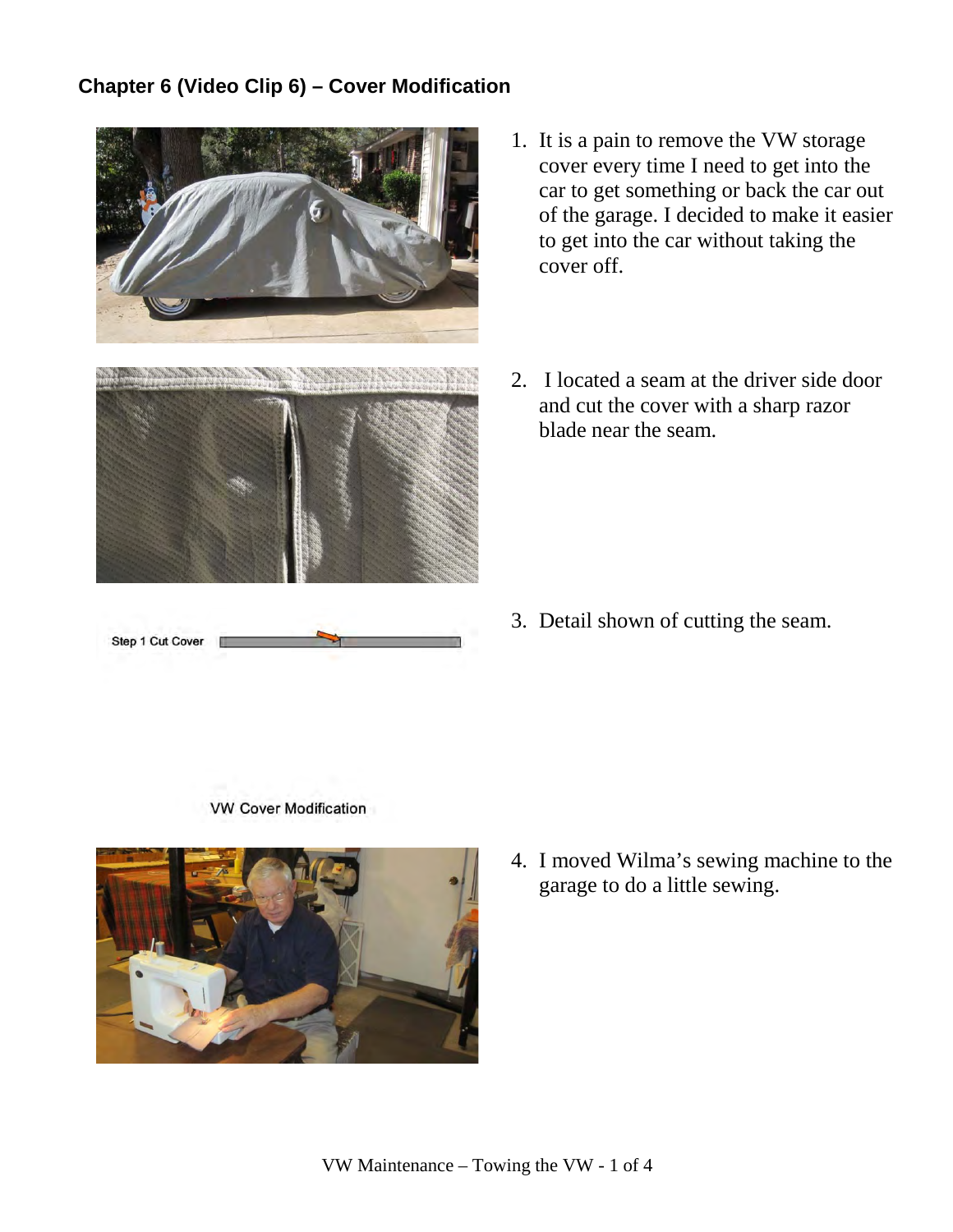



Step 1 Cut Cover Step 1A Make Flap fold **Film** 

5. Of course Wilma had to show me how and thread the bobbin, but I did all of the sewing myself.

- 6. I started with some course material 4 feet long and about 18" wide and folded it together and then sewed it as shown. The piece shown at left is scrap left over from one end.
- 7. Detail shown of flap folded and sewed.



- 
- **VW Cover Modification**

8. Then I sewed the flap to the right side of the cover making sure the flap extended 2 inches to the side as shown.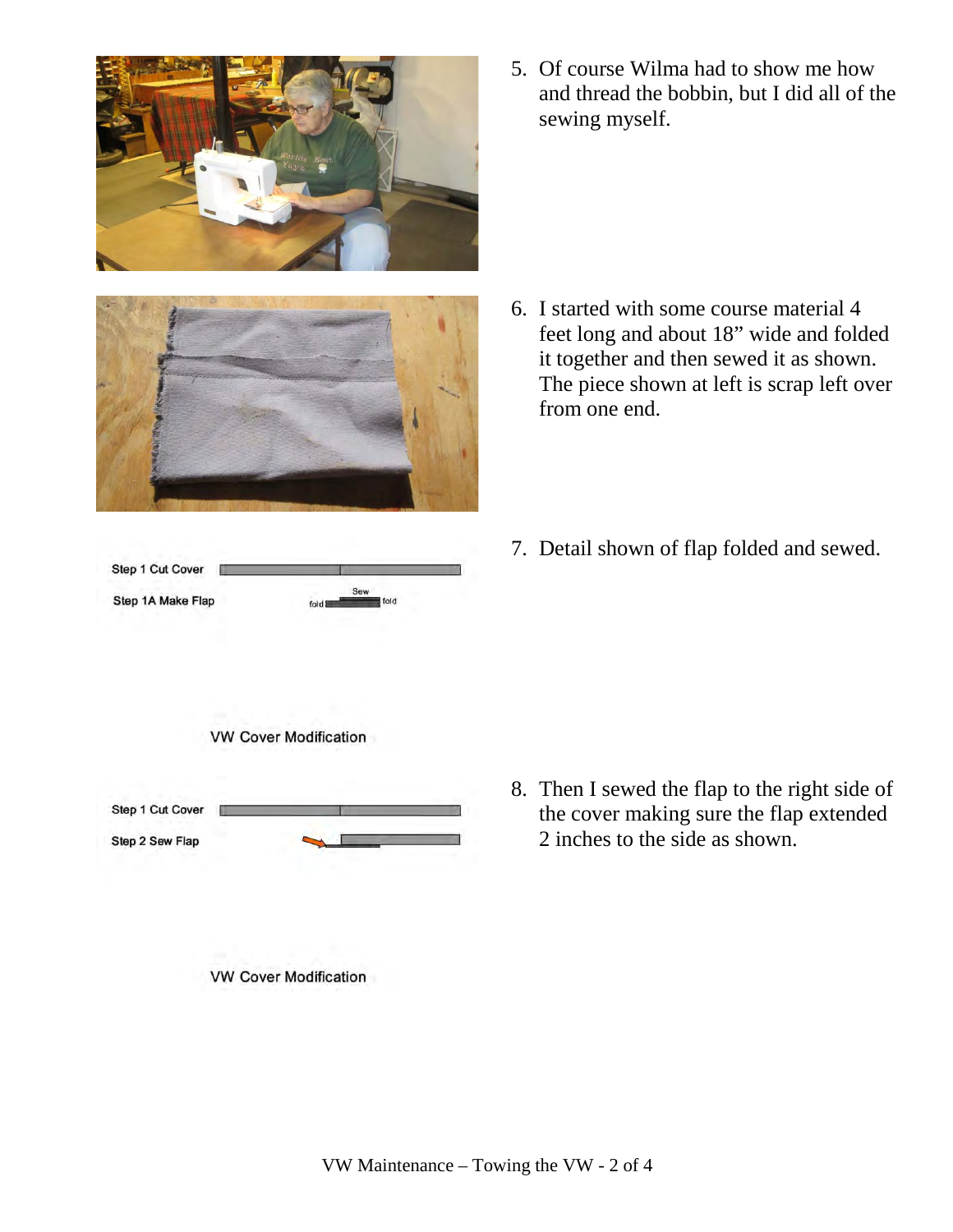